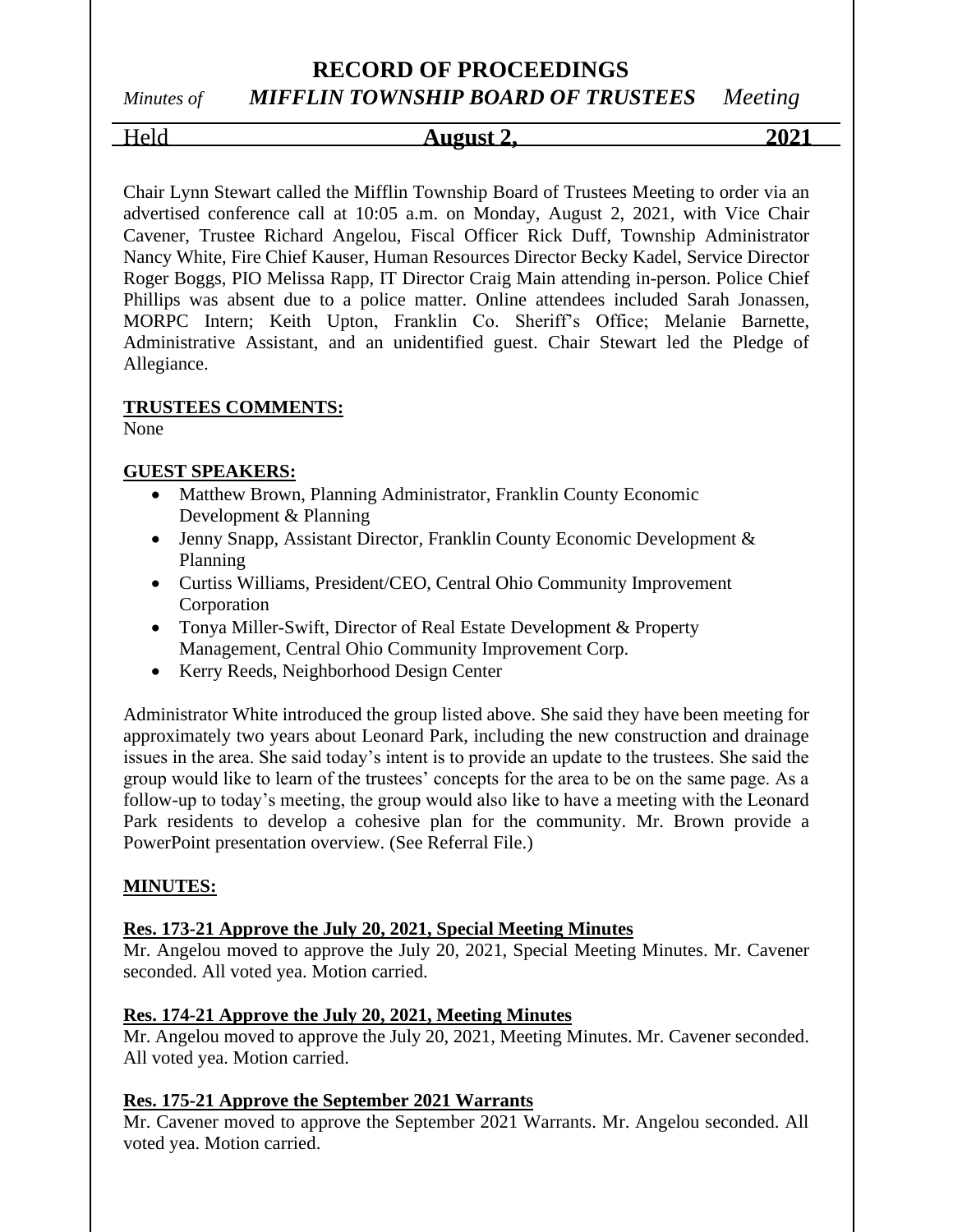# **RECORD OF PROCEEDINGS** *Minutes of MIFFLIN TOWNSHIP BOARD OF TRUSTEES Meeting*

Held **August 2, 2021**

#### **CORRESPONDENCE:**

None

### **FISCAL OFFICER'S REPORT:**

Fiscal Officer Duff reminded the trustees that nominating petitions and local issues are due to the Board of Elections on August 4, 2021.

Fiscal Officer Duff requested a resolution to appropriate the American Rescue Plan money totaling \$136,000. He said the money has been certified.

### **Res. 176-21 Appropriate the American Rescue Plan money**

Mr. Cavener moved to appropriate the American Rescue Plan money totaling \$136,000. Chair Stewart seconded. All voted yea. Motion carried.

Fiscal Officer Duff requested to table his request for an Executive Session until a later date.

# **TOWNSHIP ADMINISTRATOR'S REPORT:**

Administrator White said that at the last meeting she provided information on the Rumpke trash collection contract for the unincorporated area of Mifflin Township. She said the prices have increased. She said trash collection has been an ongoing issue with rental properties as it is up to the tenant to obtain trash collection. She said in years past, letters were sent to the landlords or property owners, however it did not do much good. She recommended selecting the largest 95-gallon trash containers to assist in curtailing placement of trash outside of the containers. She shared additional options for consideration to assist with trash collection. Chair Stewart requested Ms. White provide a report as to the number of residents that have trash collection; how many are paying for trash collection; the number of landlords; the number of residents; and the number of delinquencies. Administrator White agreed to do so.

Administrator White requested the authorization and direction to execute all documents necessary to participate in the settlement concerning the State of Ohio's Opioid litigation with distributors AmerisourceBergen, Cardinal Health, and McKesson. She said she did not yet know the amount the township may receive from the settlement as there are stipulations as to how any received money can be spent. Chair Stewart said the opioid epidemic has affected the township as it has in every community; we should be included in the settlement.

#### **Res. 177-21 Authorize and direct the Township Administrator to execute all documents necessary to participate in the settlement concerning the State of Ohio's Opioid litigation with distributors AmerisourceBergen, Cardinal Health, and McKesson.**

Chair Stewart moved to authorize and direct the Township Administrator to execute all documents necessary to participate in the settlement concerning the State of Ohio's Opioid litigation with distributors AmerisourceBergen, Cardinal Health, and McKesson. Mr. Cavener seconded. All voted yea. Motion carried.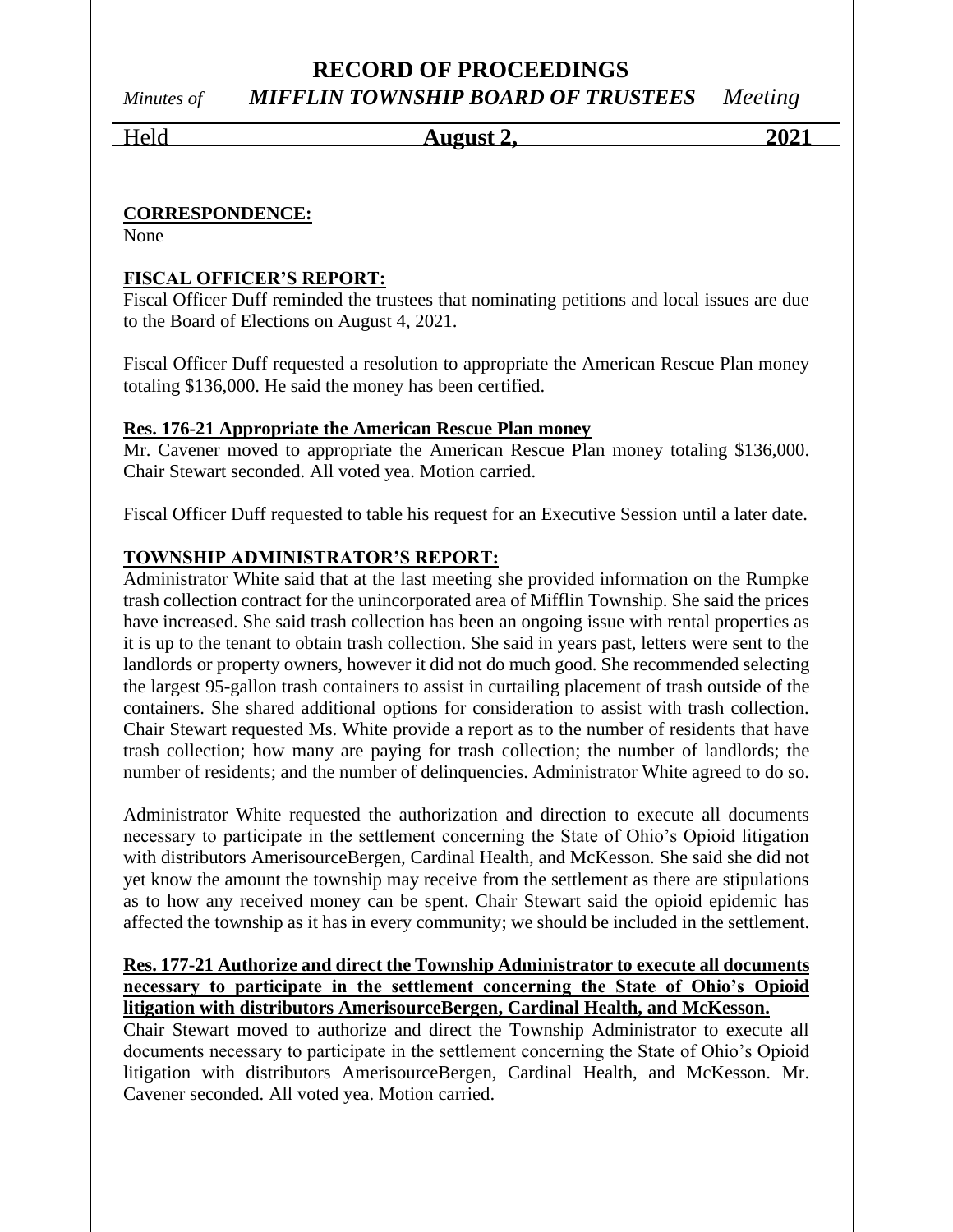# **RECORD OF PROCEEDINGS** *Minutes of MIFFLIN TOWNSHIP BOARD OF TRUSTEES Meeting*

Held **August 2, 2021**

## **HUMAN RESOURCES:**

Ms. Kadel reviewed the insurance claims experience report for this plan year. She said the pharmacy amount is 10% less than last year due to utilization of generic prescriptions when available. She said she is cautiously optimistic going into the next plan year.

# **PIO:**

Ms. Rapp provided the following updates:

Media and Digital Communications

- Wrapped up our RecycleRight campaign with SWACO with the webinar and a postcard mailer to the unincorporated area with a magnet including the recyclable items highlighted. She said she will continue to intermittently post messages reminding residents what they can and cannot recycle.
- With it being summer, we've posted several environmental messages have been posted including Franklin Soil & Water summer promotions on available rebates, mosquito spraying and information about disposing of garbage properly. She said she has also added to our website in several places, links to the Ohio Department of Public Safety's Crash Report system hoping it will limit some of the public information requests Chief Phillips receives.
- Reviewing the township's public records policy with the advent of adding forms to our website. She said we are getting many more requests through this manner. She said it is important we research model public policies to enhance the township's considering the numerous requests we are receiving through the website.

Resident Outreach

• This past weekend two events were promoted including a vaccine clinic at Mt. Nebo Church in the unincorporated area and a Drug Take Back location in nearby Westerville for anyone who missed the township's event in the spring.

Upcoming Events

• We are beginning to plan for and create social media posts as well as add upcoming events to the website calendar, such as the Service Department's fall clean up days, Fire Prevention Week Open House, and other events as they are planned.

#### **SERVICE:**

Mr. Boggs provided updates. At the next meeting he said he will be making requests to have roads and cemetery work done through the Franklin Co. Engineer's Office.

Mr. Boggs said Steve Buskirk of the Franklin Co. Engineer's Office sent an e-mail to the contractor, Mr. Brengartner of Kenric Fine Homes, in Leonard Park with several items to address. Although Mr. Brengartner responded that he had started working on many of the items on the list, this is untrue, according to Mr. Boggs. Mr. Boggs said services performed by the county will be paid by the bond and the township would be reimbursed.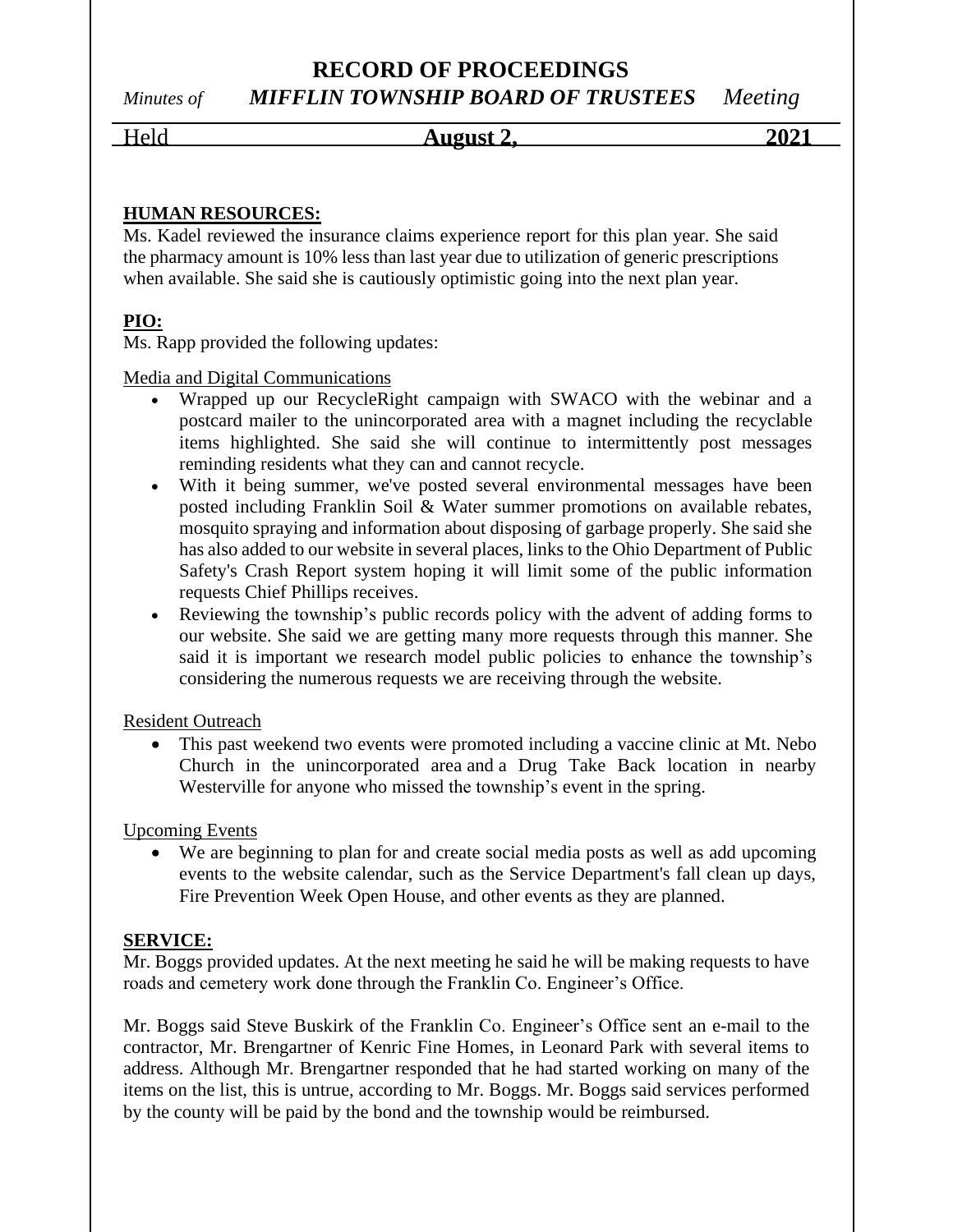# *Minutes of MIFFLIN TOWNSHIP BOARD OF TRUSTEES Meeting*

# Held **August 2, 2021**

Mr. Boggs said that at the next meeting, he will have a request to surface the road in the cemetery again at the advice of the Franklin Co. Engineer's Office. He said this is planned and budgeted. Mr. Boggs said he will also be requesting approval to do berms on Drake Road. He said currently there is puddling. The berms need to be cut down, graveled, tarred, and chipped. Due to lack of equipment, the Franklin Co. Engineer's Office has provided an estimate for the work. He said he will be researching grants to cover the cost.

# **CODE ENFORCEMENT:**

Mr. Boggs said trash is a big issue and there are problems with landlords as repeat offenders of trash violations. He would like to develop a major plan to address this issue. Administrator White said she is concerned this may become more of an issue with the moratorium ending on evictions. Chair Stewart requested Mr. Boggs research whether there is a law to enforce. If so, we will place a tax lien on the properties that violate, she said. Fiscal Officer Duff said the City of Gahanna requires rental registration. He said Franklin County also has rental requirements with the Auditor's Office. Administrator White said she was contacted by a company that handles matters such as rental registration. She said she will reach out to them for more information. Chair Stewart requested Mr. Boggs and Administrator White put together a recommendation either separately or jointly and bring it before the trustees.

Mr. Boggs said the fall clean-up days and annual tire drive have been scheduled. The cleanup days will take place on the first four Fridays in October and the tire drive will occur on the first Friday in November.

# **POLICE:**

None

# **FIRE DIVISION:**

Chief Kauser requested the approval of the retirement of Fire Marshal Steve Welsh, effective August 2, 2021.

#### **Res. 178-21 Approve the retirement of Fire Marshal Steve Welsh, effective August 2, 2021.**

Chair Stewart moved to approve the retirement of Fire Marshal Steve Welsh, effective August 2, 2021. Mr. Angelou seconded. All voted yea. Motion carried.

# **Res. 179-21 Approve the reappointment of Jeff Wright to the position of Deputy Chief.**

Chair Stewart moved to reappoint Jeff Wright to the position of Deputy Chief. She said this does not change the classification or pay rate, only his job title. Mr. Cavener and Mr. Angelou both seconded the motion. All voted yea. Motion carried.

Chief Kauser provided updates: The plans for Station 132 are available for review. He is working on the bids for concrete for Stations 131 and 134. He said the mechanicals for the HVAC system are underway. He clarified that at one time it was thought that the system was over pressurizing for some unknown reason. He said he has now learned that the two systems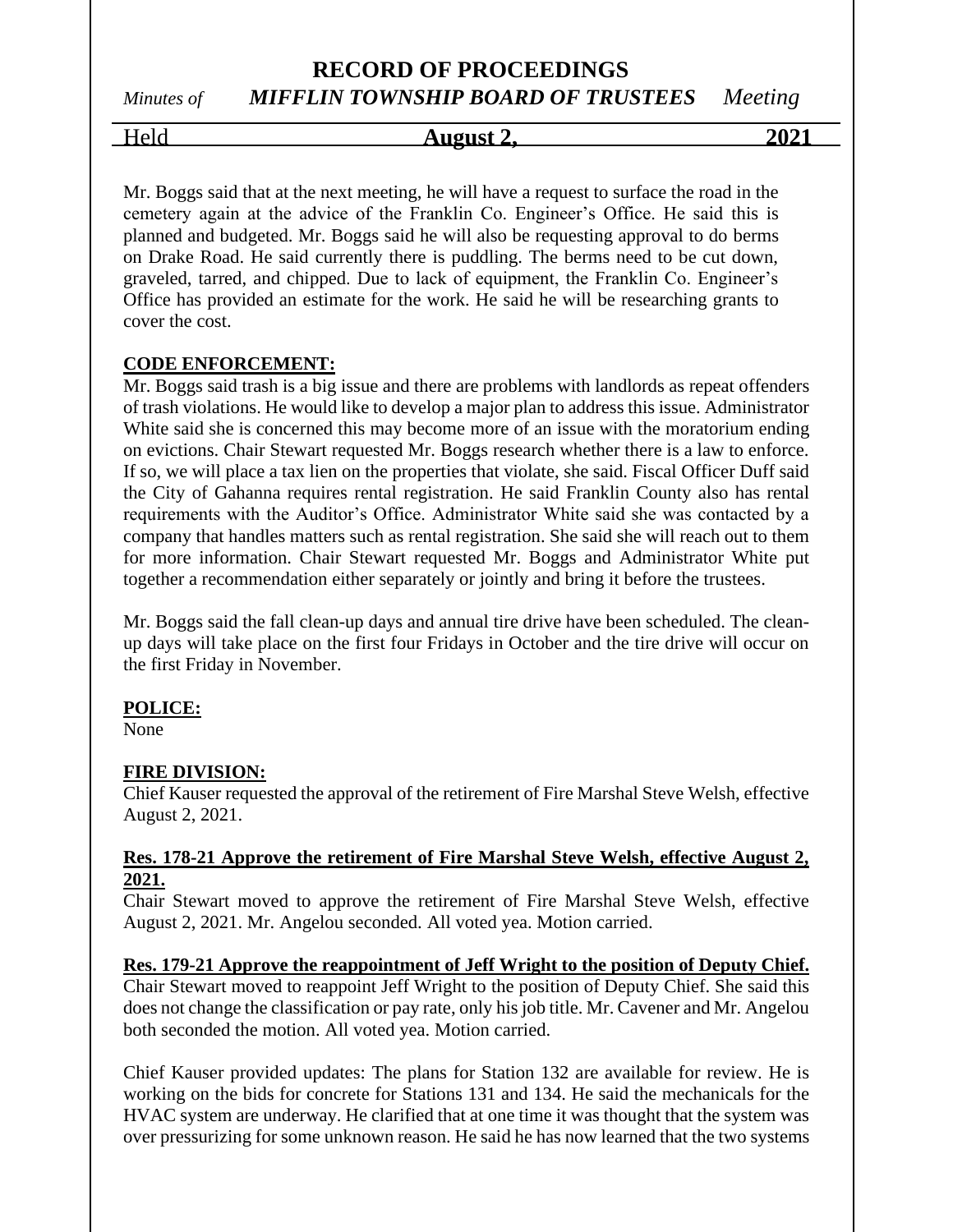# *Minutes of MIFFLIN TOWNSHIP BOARD OF TRUSTEES Meeting*

# Held **August 2, 2021**

were intended for one to be primary and the other as a backup for redundancy purposes. Both systems have been pumping simultaneously because something happened with the mechanical controls causing double the volume and double the pressure as a result. The issue was corrected before the assessment took place. Valves may need to be replaced as they were overworked, the Chief said. All the systems will be examined to ensure they are addressed in the right priorities and within budget. He said the good news is that the core issue has been fixed as it was a programming deficiency. Prior to purchase, it was found that the care and maintenance of the system was outstanding. He said he does not foresee any major replacement needs on the horizon.

Chief Kauser said he is still working on the general fund budget staffing levels. Chair Stewart requested a half-day formal planning meeting on Tuesday, August  $17<sup>th</sup>$ , at  $11:30$  a.m., along with the other trustees, Fiscal Officer, and Township Administrator, to discuss it.

Chief Kauser said the Facility Director has been hired and will be getting up to speed over the next few weeks.

Chief Kauser said a meeting is being planned with the Mayor Jadwin and others to begin preliminary discussions for an MOU as more entities share space within the OPS Center. He said the City of Gahanna and the Township will be primary and the RCOG will be secondary. Chief Kauser said there is a rich repository of documents and decisions that can be framed to tell the story of this evolution.

Chief Kauser said the Pelotonia charitable bike event will be coming through the city on Tech Center Dr. with our EMS available as Pelotonia has lost their private ambulance services. He said the township will be reimbursed for any ambulance runs and special duty costs incurred.

Chief Kauser said planning is underway for a smaller-version of the Jazz & Blues Festival, September 17 – 19, 2021. The carnival will not be part of the event this year.

Chief Kauser distributed the Fire Inspection Report.

#### **OPS CENTER:**

Chief Kauser said approval has been granted for the occupancy inspection for Phase II as requested by the City of Gahanna. The shower pans will be manufactured for the shower room in a couple weeks. The Gahanna detectives have requested a permanent wall be built to separate the locker room from the corridor that goes to the IT room to control the access to the locker space. Chief Kauser said the exterior window coverings have been replaced and blinds have been ordered. Chief Kauser said the City of Gahanna approved the pedestal sign permit. He will present swatches of the final color at the next meeting.

#### **MIFFLIN DISPATCH:**

None.